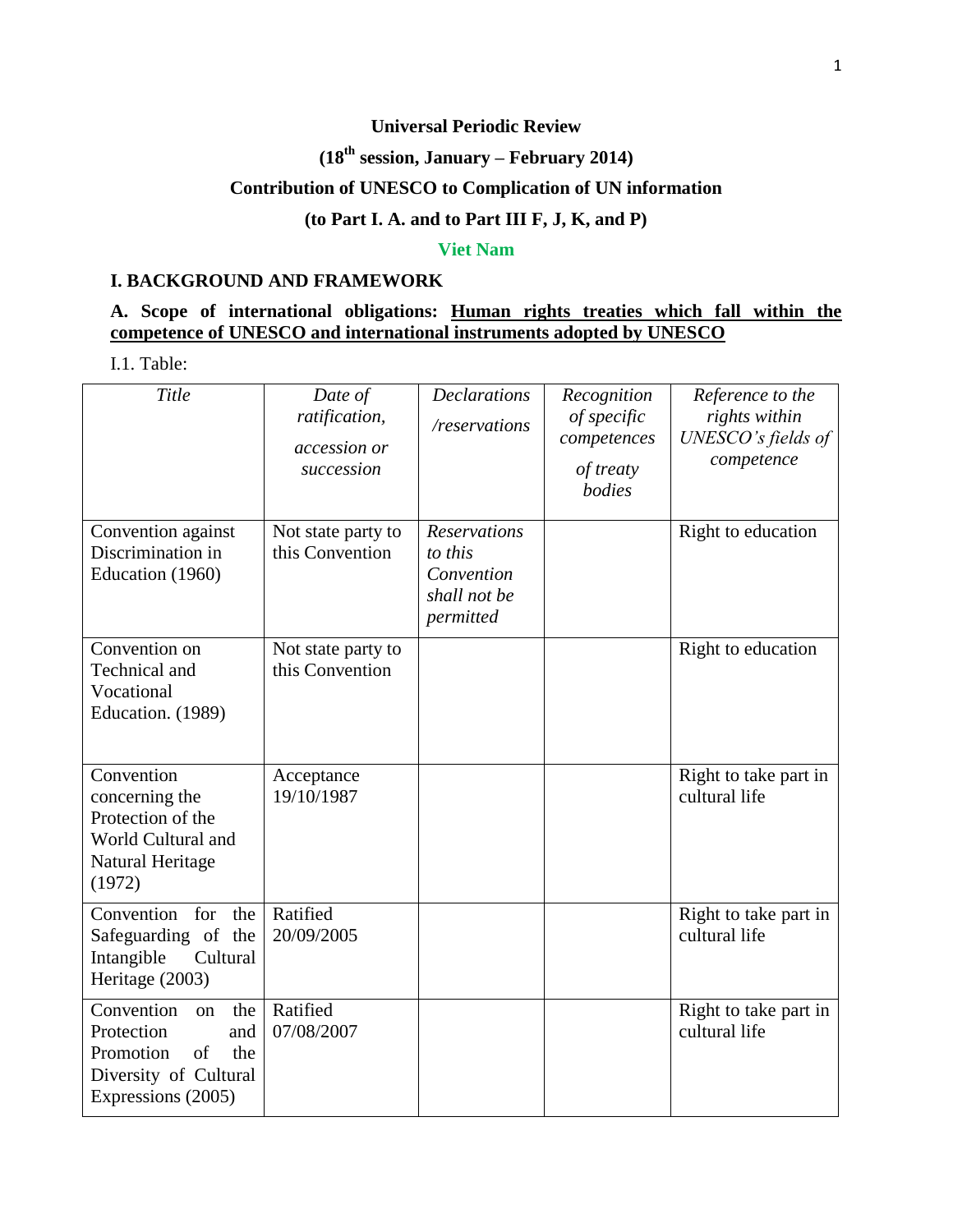#### **II. Input to Part III. Implementation of international human rights obligations, taking into account applicable international humanitarian law to items F, J, K, and P**

#### **Right to education**

#### **Normative Framework:**

2. Constitutional framework: The Constitution of the Socialist Republic of Vietnam (1992) as amended in  $2001<sup>1</sup>$  enshrines the right to education. In Chapter V on Basic Rights and Obligations of Citizens, Article 59 provides that "Education is a right and obligation of citizens. Primary education is to be compulsory and free of charge. Citizens have the right to general and vocational education in various forms. The State and society encourage gifted pupils and students in their studies with the view to develop their talents. The State is to adopt policies on tuition fees and scholarships. The State and society are to provide conditions for handicapped and other specially disadvantaged children to enjoy appropriate general and vocational education." Article 65 adds that "The State, society and the family are responsible for the protection, care and education of children."

3. In Chapter III on Culture, Education, Science and Technology, Article 35 stipulates that "Education development is a primary national policy. (…)" According to Article 36 "(…) The State shall ensure the balanced development of the education system comprising the pre-school education, general education, vocational education, university and post graduate education, universalisation of secondary education; the development of various types of schools, state-run, private and other. The State gives priority to investment in education and encourages other sources of investment therein. The State carries out a policy of priority for development of education in the mountainous regions, ethnic minority areas and especially difficult areas. (…)"

4. Regarding physical education, Article 41 provides that "The State and society are to develop physical culture and sports in Vietnam with a national, scientific and popular character" and it (…) "determines requirements for compulsory physical education at schools; encourages and assists in the development of various forms of popular voluntary physical culture and sports, creates necessary conditions to constantly expand broad-based popular physical and sports activities; attach special importance to professional physical and sports activities, train and foster sport talents." Article 43 also specifies that "The State expands international exchanges and cooperation in the fields of culture, information, literature, art, science, technology, education, health care, physical culture and sports."

5. Regarding gender equality, Article 63 states that "All citizens regardless of their sex have equal rights in all respects, political, economic, cultural, social and in family life. Any discrimination against women and violation of women's dignity are strictly prohibited."

6. Legislative framework: The Law on Universal Primary Education (UPE) was adopted by the National Assembly (VIII Legislature) on 12 August 1991. Article 1 provides as follows: "The

 $\overline{\phantom{a}}$ 

<sup>&</sup>lt;sup>1</sup> [http://www.vietnamlaws.com/freelaws/Constitution92\(aa01\).pdf](http://www.vietnamlaws.com/freelaws/Constitution92(aa01).pdf) (Accessed 20/04/11)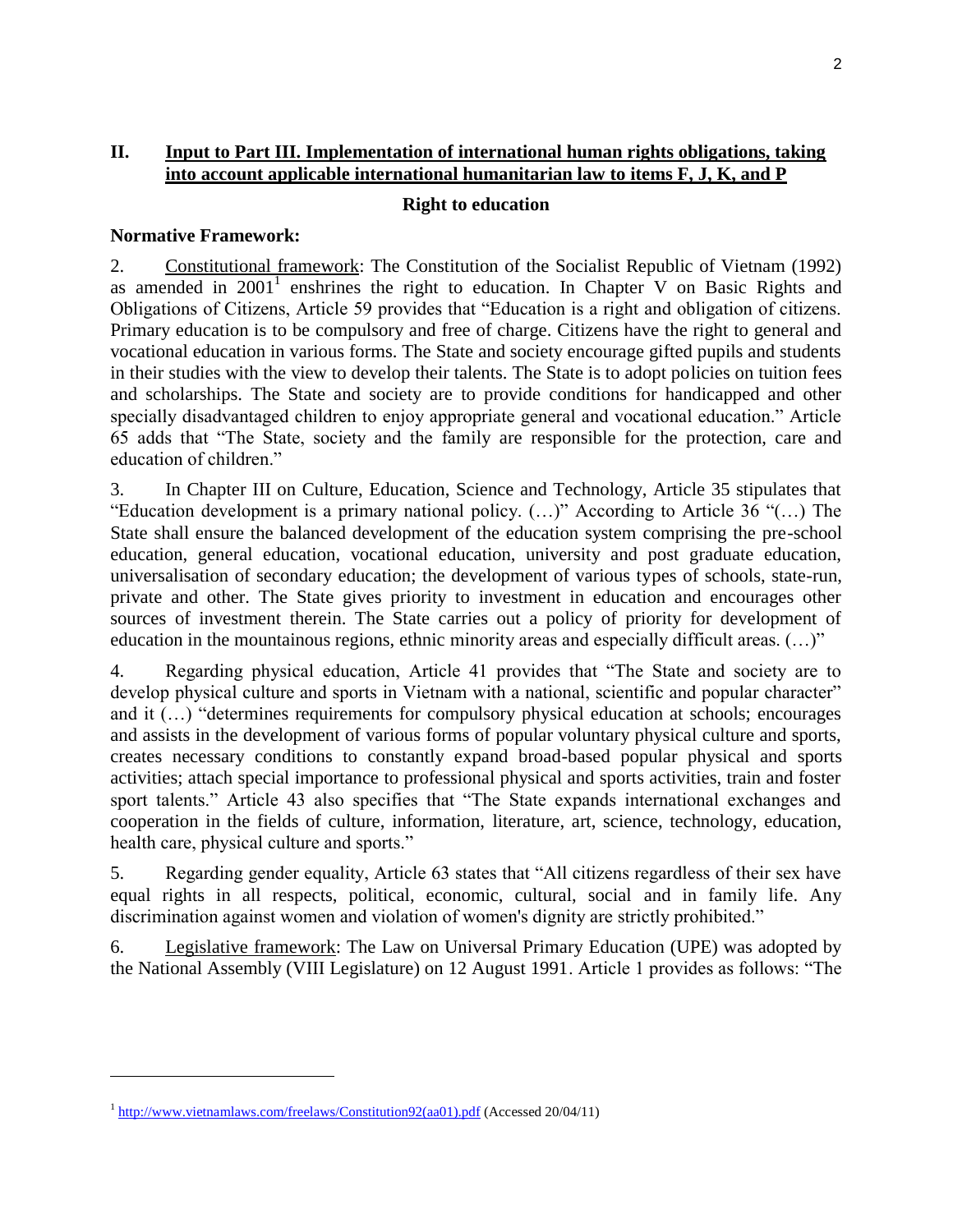State implements the policy of compulsory universal primary education (UPE) for all children aged 6-14."<sup>2</sup>

7. The Law on Education was adopted by the fourth session of the National Assembly (X Legislature) on 2 December 1998 and entered into force on 1 June 1999.<sup>3</sup>

8. On 14th June 2005, at the 7th session the National Assembly of the Socialist Republic of Vietnam, Legislature XI approved the Amended Education Law 38/2005/QH11. On 27th June 2005, the President signed the order to promulgate the Law. The Education Law comprises of 9 Chapters, 120 Articles and comes into effect from the 1st January 2006, replacing the 1998 Education Law<sup>4</sup>. In accordance with this law, primary education (Grades I-V) is compulsory for all children aged 6-14. The admission age is 6. The law also contains provisions concerning preschool care and education, and non-formal education.

9. Article 7 regarding "Languages used in schools and other educational institutions; teaching and learning of spoken and written languages of ethnic minorities; teaching of foreign languages" provides that "2. The State shall enable ethnic minority people to learn their spoken and written languages in order to preserve and develop their ethnic cultural identity, helping pupils from ethnic minorities easily absorb knowledge when they study in schools and other educational institutions."

10. Article 10 regarding citizens' Rights and Obligations to Learn, states that "Learning is the right and obligation of every citizen. Every citizen, regardless of ethnic origins, religions, beliefs, gender, family background, social status or economic conditions, has equal rights of access to learning opportunities. The State shall undertake social equity in education and enable everyone to get access to education. The State and the community shall help the poor have access to education, enabling gifted people to develop their talents. The State shall give priority in enabling children of ethnic minorities, children of families in areas with special socio-economic difficulties, targeted groups of socially prioritized policies, disabled and handicapped persons and beneficiaries of other social policies to realize their learning rights and obligations.

11. Article 11 regarding Universalization of Education, provides that "1. Primary education and lower secondary education are universal education levels. The State shall make decisions on plans of universal education; shall assure conditions to implement the universalization of education throughout the country. 2. All citizens within the defined age group shall have the obligation to learn in order to obtain the level of universalized education. 3. Families shall have the responsibilities of facilitating or their members in the defined age group to pursue learning in order to obtain the level of universalized education."

12. According to Article 19, there shall be "no religious propagating in schools and other educational institutions. Neither religious propagating nor religious rituals are to be conducted in schools and other educational institutions of the national educational system, of the State

l

<sup>2</sup> World Data on Education, VI Edition 2006-07,

[http://www.ibe.unesco.org/fileadmin/user\\_upload/archive/Countries/WDE/2006/ASIA\\_and\\_the\\_PACIFIC/Viet\\_Nam/Viet\\_Nam.](http://www.ibe.unesco.org/fileadmin/user_upload/archive/Countries/WDE/2006/ASIA_and_the_PACIFIC/Viet_Nam/Viet_Nam.pdf) [pdf](http://www.ibe.unesco.org/fileadmin/user_upload/archive/Countries/WDE/2006/ASIA_and_the_PACIFIC/Viet_Nam/Viet_Nam.pdf)

<sup>&</sup>lt;sup>3</sup> World Data on Education, VI Edition 2006-07,

[http://www.ibe.unesco.org/fileadmin/user\\_upload/archive/Countries/WDE/2006/ASIA\\_and\\_the\\_PACIFIC/Viet\\_Nam/Viet\\_Nam.](http://www.ibe.unesco.org/fileadmin/user_upload/archive/Countries/WDE/2006/ASIA_and_the_PACIFIC/Viet_Nam/Viet_Nam.pdf) [pdf](http://www.ibe.unesco.org/fileadmin/user_upload/archive/Countries/WDE/2006/ASIA_and_the_PACIFIC/Viet_Nam/Viet_Nam.pdf)

 $4 \frac{\text{http://en.moet.gov.vn/?page=8.8&view=5101}}{$  $4 \frac{\text{http://en.moet.gov.vn/?page=8.8&view=5101}}{$  $4 \frac{\text{http://en.moet.gov.vn/?page=8.8&view=5101}}{$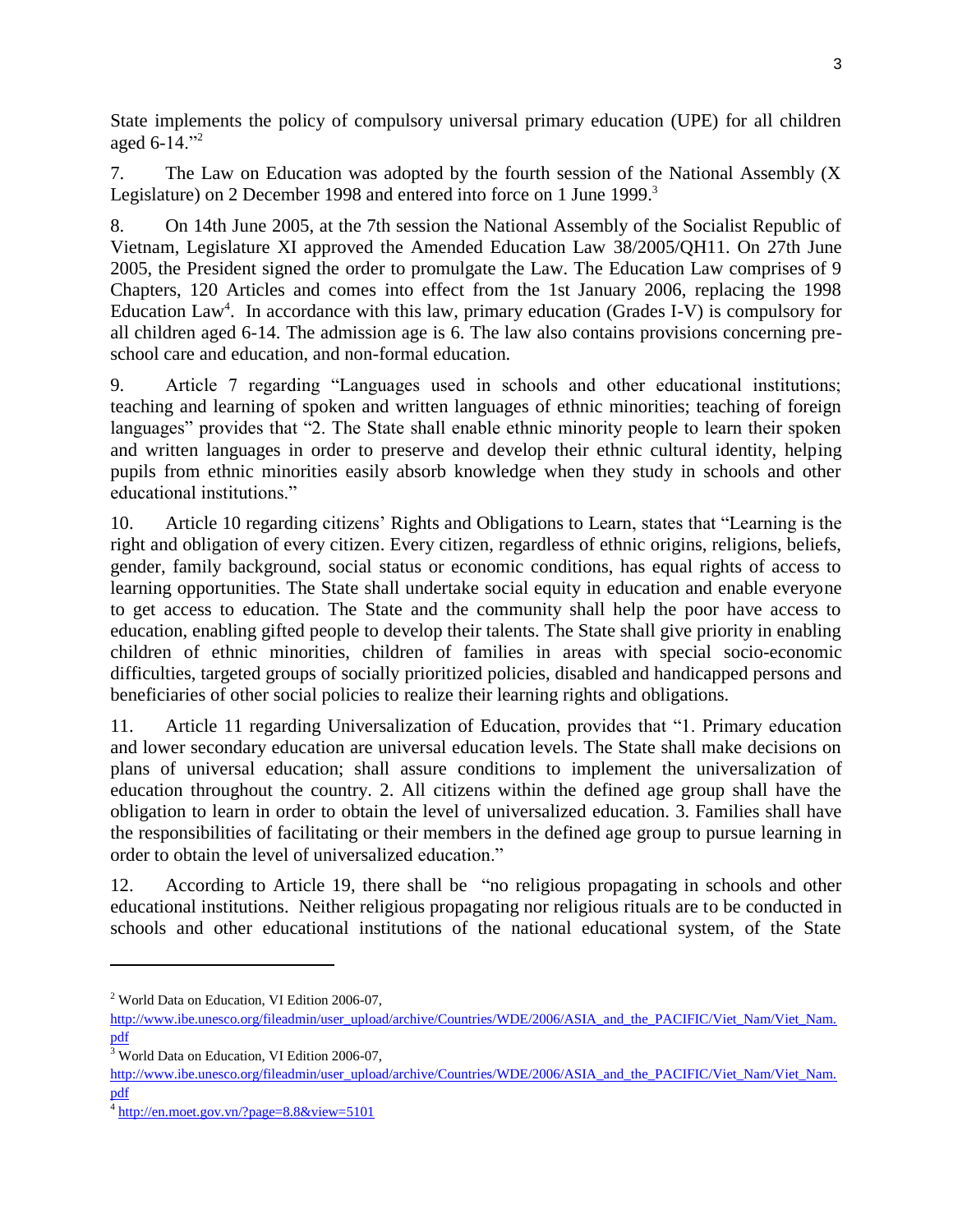agencies, of political organizations, of socio-political organizations and of the people's armed forces."

13. In conformity with Article 21, early childhood education comprises the nurturing of, caring for and educating "children from three months to six years of age".

14. Law 44/2009/QH12 revising 38/2005/QH11 on Education, dated 25 November 2009. It amends certain provision of the 2005LMaw on Education. It was supposed to take effect in 2010.<sup>5</sup> Among other new provisions, it would place greater emphasis on a more practical and international focus for Vietnamese schools, by providing that educational programs and textbooks should be both practical and work toward international integration.

15. Compulsory education and school attendance: Besides, the Law on Universal Primary Education (UPE), adopted on 12 August 1991, provides in Article 1 that, "The State implements the policy of compulsory universal primary education (UPE) for all children aged 6-14."

16. In accordance with the Law on Education 38/2005/QH11, primary education (Grades I-V) is compulsory for all children aged 6-14. The admission age is 6. The law also contains provisions concerning pre-school care and education, and non-formal education.

17. Non-discrimination and gender equality: However, minority groups in Viet Nam do not enjoy the same opportunities in access to education. Since the early 1990s, poverty in Viet Nam has been cut by two-thirds, far surpassing the Millennium Development Goal target. Despite the gains, however, the average poverty rate among the country's 10 million ethnic minority people is 52%, compared with 10% for the majority Kinh (World Bank, 2009). Minorities also have lower health, nutrition and education indicators, and less access to basic services. Partly because of these inequalities, the benefits of rapid economic growth have trickled down more slowly to ethnic minority groups. The wider social and economic inequalities driving group-based marginalization in Viet Nam have important consequences for education. While education figures for ethnic minority groups are improving, they still lag far behind those of the Kinh majority population. One-quarter of minority children enter school late, compared with 5% for Kinh children. Around 30% of minority households report at least one child dropping out of primary school, double the Kinh share (World Bank, 2009). Two of the four top reasons for dropping out – inability to afford school fees and need for child labour at home – are directly related to poverty.<sup>6</sup>

18. However, Viet Nam has developed some financial stipend programmes for identifiably marginalized groups which can help provide incentives for education and enhance affordability.<sup>7</sup> Viet Nam has also introduced a range of financial support mechanisms targeting ethnic minority students. However, school costs are still cited as a significant cause of children dropping out of school. Under Programme 135, a poverty reduction strategy targeting 2,100 communes with very low human development scores, the government provides children attending semi-boarding schools with a monthly stipend. Those who do not live in communes covered by Programme 135

l

<sup>&</sup>lt;sup>5</sup> [http://www.vietnamlaws.com/vlu/jan\\_2010.pdf](http://www.vietnamlaws.com/vlu/jan_2010.pdf) (Accessed 20/04/11)

<sup>6</sup> EFA Global Monitoring Report 2010, p. 171[, http://unesdoc.unesco.org/images/0018/001866/186606E.pdf](http://unesdoc.unesco.org/images/0018/001866/186606E.pdf)

<sup>7</sup> EFA Global Monitoring Report 2010, p. 12,<http://unesdoc.unesco.org/images/0018/001866/186606E.pdf>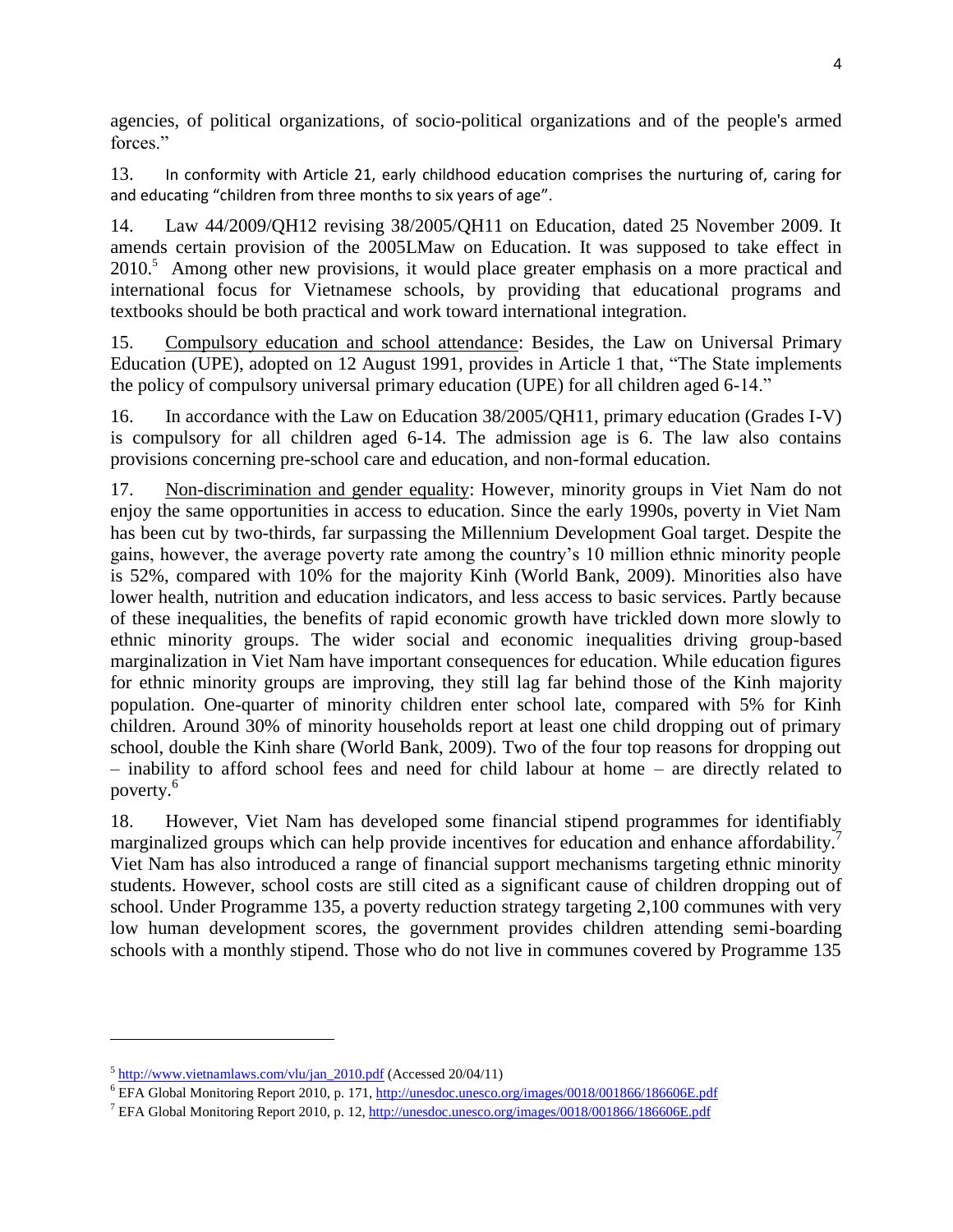but are poor or live in a 'commune with extreme difficulties' receive lower stipends. Everywhere, ethnic minority students receive free textbooks and notebooks.<sup>8</sup>

19. Language is also a problem in term of minority groups education. Language, ethnicity and regional factors can combine to produce complex patterns of disadvantage. In Viet Nam, a largescale survey of grade 5 students in 2001 found strong disparities in achievement among provinces, with school location and students' socio-economic background and ethnicity also having a strong influence (World Bank, 2004). Ethnic minority students who spoke no Vietnamese at home are much less likely to read 'independently' than students whose home language is Vietnamese.<sup>9</sup> In addition, minority language groups and indigenous people often register far lower levels of literacy. In Viet Nam, the literacy rate is 94% among the majority Kinh population, but only  $72\%$  for ethnic minorities.<sup>10</sup>

20. The government of Viet Nam recognizes that problems facing ethnic minorities are a major barrier to universal primary education. It has established an extensive system of financial transfers targeted at households and communes with large minority populations. While ethnic minority children account for 18% of the primary school age population, ethnic minority teachers make up just 8% of the teaching force. Moreover, few of these teachers are posted to ethnic minority areas. And not all have the training or experience to teach bilingual education.<sup>11</sup>

21. Teachers: The 1999 education Law allowing minority languages to be used in education recognizes the importance of home language. Implementing that law has proved difficult, however. Part of the problem is a serious shortage of ethnic minority teachers.

### Policy measures<sup>12</sup>:

l

22. Major policy measures: **The Education Development Strategic Plan for 2001-2010**: The Ninth Congress of Vietnam Communist Party had affirmed the overall goals of the socioeconomic strategic plan for 2001-2010 as follows: "To bring our country out of an underdeveloped situation, to increase significantly the level of material, cultural and spiritual life of people, to lay down the foundation for our country to become basically an industrialized, modernized nation by 2020".

23. To achieve these goals, the role of education and science and technology has to become decisive and the requirements for the development of education must become urgent.

24. After 15 years of renovation, Vietnam's education has made important progress but is still facing weaknesses and shortage.

25. The Education Development Strategic Plan for 2001-2010 identifies the goals, measures and steps in the direction of diversification, standardization, modernization and social participation to build up the practical and effective education, to create the radical change in qualitative aspect, to make education catch up with developed countries in the region, to enhance

<sup>8</sup> EFA Global Monitoring Report 2010, p. 190[, http://unesdoc.unesco.org/images/0018/001866/186606E.pdf](http://unesdoc.unesco.org/images/0018/001866/186606E.pdf)

<sup>9</sup> EFA Global Monitoring Report 2010, p. 154[, http://unesdoc.unesco.org/images/0018/001866/186606E.pdf](http://unesdoc.unesco.org/images/0018/001866/186606E.pdf)

<sup>&</sup>lt;sup>10</sup> EFA Global Monitoring Report 2010, p. 99,<http://unesdoc.unesco.org/images/0018/001866/186606E.pdf>

<sup>11</sup> EFA Global Monitoring Report 2010, p. 174[, http://unesdoc.unesco.org/images/0018/001866/186606E.pdf](http://unesdoc.unesco.org/images/0018/001866/186606E.pdf) <sup>12</sup> World Data on Education, VI Edition 2006-07,

[http://www.ibe.unesco.org/fileadmin/user\\_upload/archive/Countries/WDE/2006/ASIA\\_and\\_the\\_PACIFIC/Viet\\_Nam/Viet\\_Nam.](http://www.ibe.unesco.org/fileadmin/user_upload/archive/Countries/WDE/2006/ASIA_and_the_PACIFIC/Viet_Nam/Viet_Nam.pdf) [pdf](http://www.ibe.unesco.org/fileadmin/user_upload/archive/Countries/WDE/2006/ASIA_and_the_PACIFIC/Viet_Nam/Viet_Nam.pdf)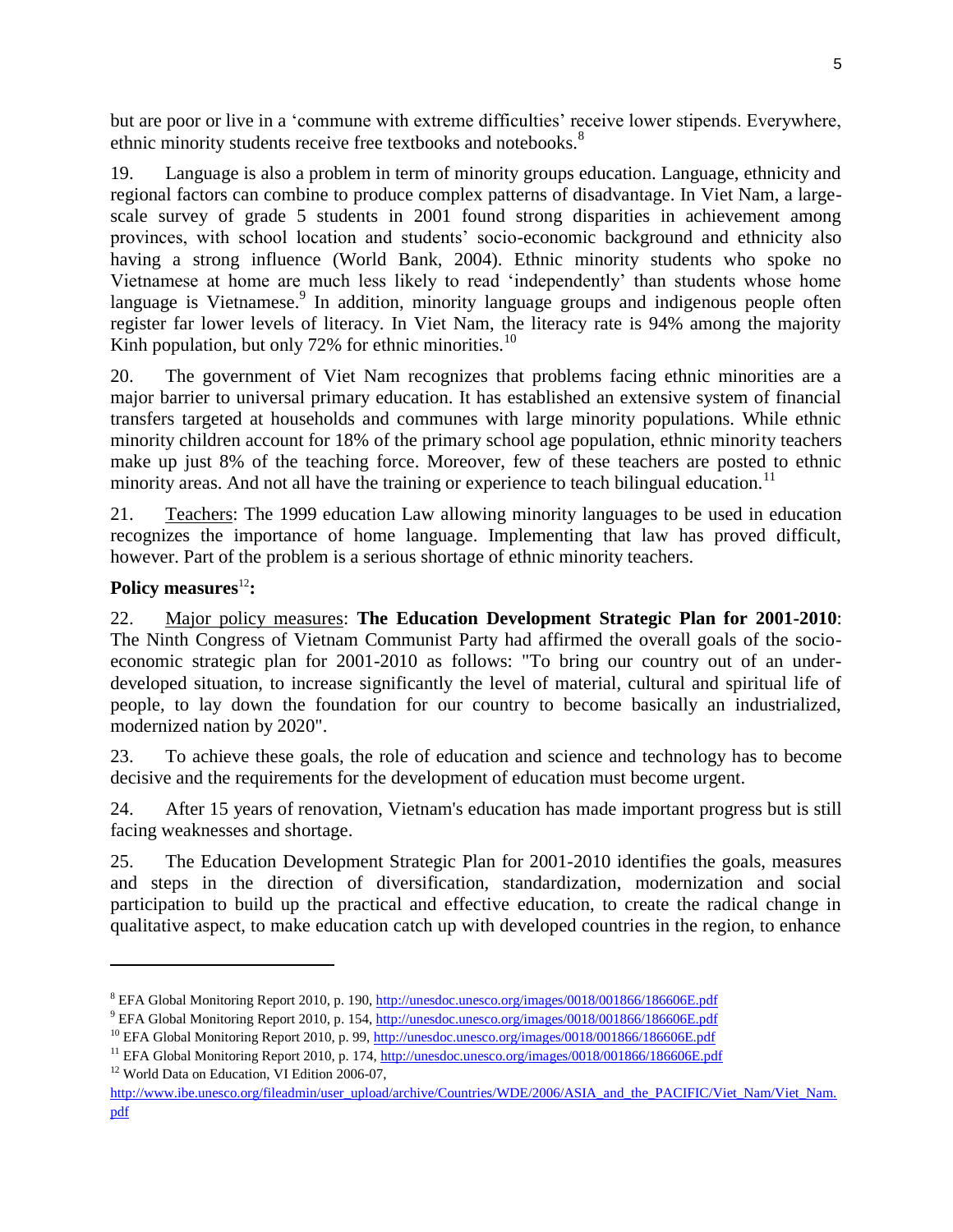mass knowledge, to train manpower, to nurture talent and to take active part in the implementation of the goals of the Ten-Year Socio-Economic Development Strategy 2001-2010.

26. Human Rights Education: Within the framework of the Universal Periodic Review (5th session May 2009), Viet Nam was recommended to "continue providing and expanding human rights education and training for all relevant Government authorities to build capacities of officials, and ensure effective implementation of human rights-related laws (Thailand)", to "Reinforce advocacy and information measures through specific human rights education and training programmes (Morocco)", to "Develop a national strategy to include in the school system at all levels appropriate measures in the field of human rights education in accordance with the Plan of Action 2005-2009 of the World Programme for Human Rights Education (Italy)." Vietnam accepted those three recommendations.

27. Curriculum: The school system in Viet Nam should be reassessed to avoid overlap in curricula at various levels and meet children's changing needs. According to some professors, the current training regime is based on the needs of children in the last two decades and is, thus, no longer suitable. The new curriculum should focus on self-learning and application and should teach children how to think, create, calculate, read, write, solve problems, and self-assess. The Ministry of Education and Training is currently working with the Institute to restructure the school system and is soliciting opinions from scientists and experienced teachers for the purpose. At the high-school level, the curriculum should also provide career orientation. To this end it is important that the Government allocates sufficient funds to restructure the system by  $2015$ .<sup>13</sup>

28. **Cooperation**: Viet Nam is not party to the 1960 UNESCO Convention against Discrimination in Education. Since the Democratic Republic of Viet Nam and the Republic of South Viet Nam (the latter having replaced the Republic of Viet Nam) united on 2 July 1976 to form a new State, the Socialist Republic of Viet Nam (Viet Nam), the Government of Viet Nam has not yet made known its position regarding any succession. It did not report on the implementation of the Recommendation against Discrimination in Education within the framework of the:

- i. Sixth Consultation of Member States (covering the period 1994-1999)
- ii. Seventh Consultation of Member States (covering the period 2000-2005)
- iii. Eight Consultation of Member States (covering the period 2006-2011)

 $\overline{\phantom{a}}$ 

29. Viet Nam did not report within the framework of the Fourth Consultation of Member States on the measures taken for the implementation of the 1974 UNESCO Recommendation concerning Education for International Understanding, Co-operation and Peace and Education relating to Human Rights and Fundamental Freedoms (covering the period 2005-2008). It has not yet reported within the framework of the Fifth Consultation of Member States on the measures taken for the implementation of the 1974 UNESCO Recommendation (2013).

30. Viet Nam reported within the framework of the Second Consultation (2011) on the measures taken for the implementation of the 1976 Recommendation on the Development of Adult Education. However, it did not report for the First Consultation (1993).

<sup>&</sup>lt;sup>13</sup> Vietnews, *Revamp of school curriculum debated*, 31 March 2011, [http://www.dztimes.net/post/social/revamp-of-school](http://www.dztimes.net/post/social/revamp-of-school-curriculum-debated.aspx)[curriculum-debated.aspx,](http://www.dztimes.net/post/social/revamp-of-school-curriculum-debated.aspx) (Accessed 20/04/11)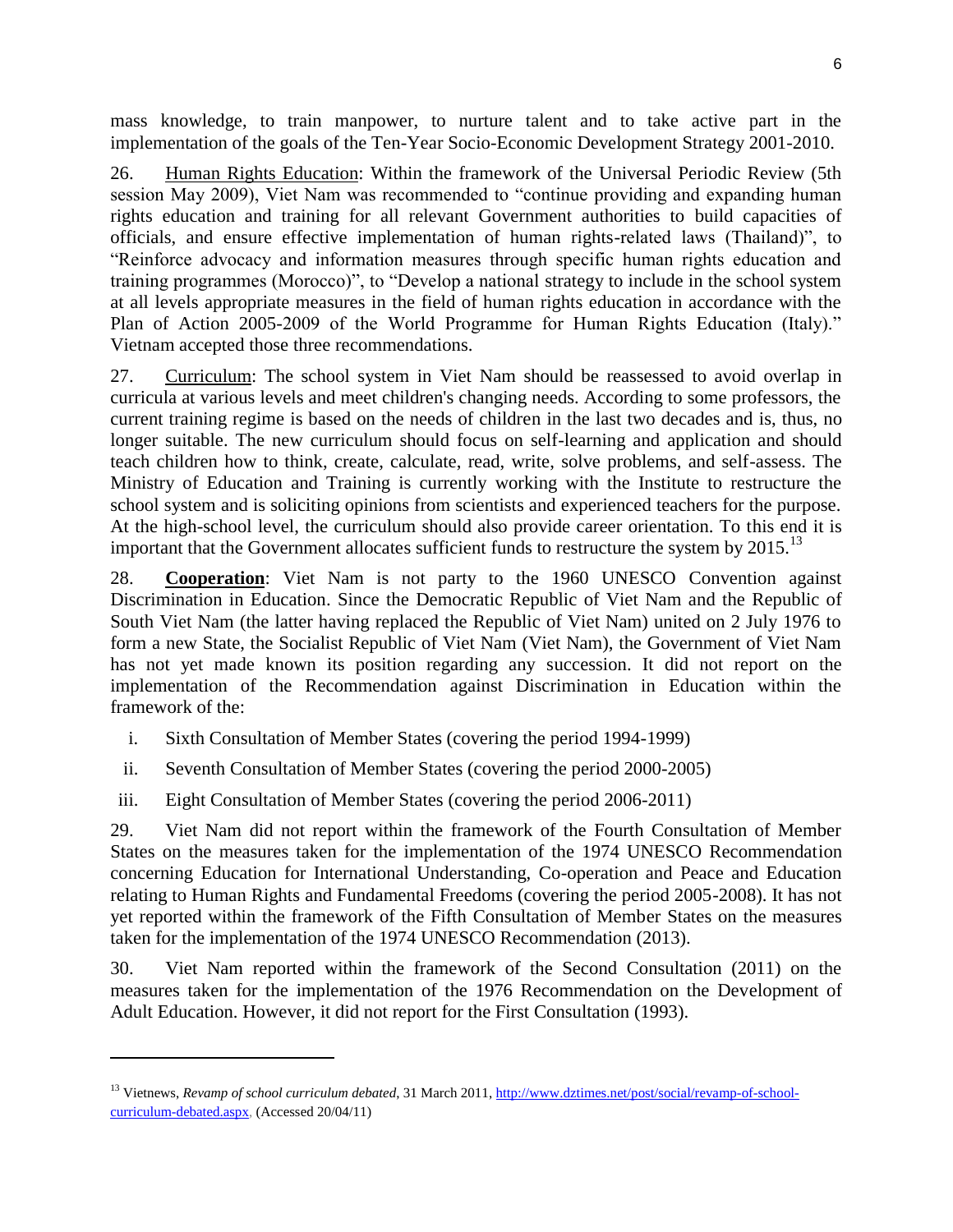31. Viet Nam is not party to the 1989 UNESCO Convention on Technical and Vocational Education.

### **Freedom of opinion and expression**

32. Constitutional and Legislative Framework: Freedom of expression and press freedom are guaranteed under Article 69 of the Constitution of the Socialist Republic of Vietnam (1992). These rights are further protected under Article 2 of the Law on Media (1999).

33. However, the Law on Media (1999) also contains provisions that limit freedom of expression. Specifically, Article 10 prohibits media from reporting on matters that would incite fellow citizens to rebel against the state. Article 15 of the Law on Media requires journalists to "protect the guidelines and policies of the Party and the laws of the State, and fight against wrong ideology and wrongful conduct" (Article 15, 2, b). Journalists critical of government actions are exposed to harassment by police, detention without legal counsel, and imprisonment for violating national security.

34. The 1986 Penal Code sets severe limits to the freedoms and rights guaranteed in the 1992 Constitution.

35. Decree No.2: Sanctions for Administrative Violations in Journalism and Publishing" came into force on 25 February 2011. The decree provides fines from 1-4 million dongs (US\$ 50 – 2,000) for journalists and newspapers that violate the decree's provisions, such as failing to abide by the requirements of the Law on Media to "report truthfully domestic and world current affairs in conformity with the interest of the country and its citizens" (Article 15, 2, a). Decree No.2 prohibits bloggers from using nicknames, and imposes fines on journalists who fail to disclose their sources of information (Article 7). This new Decree contradicts the 1990 Press Law which states (Article 7) "the press has the right and duty not to disclose the names of those who provide information if it is harmful to them, unless requested by the Head of the People's Procuracy or the Judge of the People's Court at the provincial and equivalent level or higher, for investigation and trial of serious criminal cases". Under Directive 71 (2004) Internet café owners are responsible for their customers' on-line activities, and must keep records of users' identities.

36. Media Self-Regulation: Media self-regulatory mechanisms exist in the country through such organizations as the Vietnam Journalists Association (VJA). Moreover, major media institutions have also developed their own self-regulatory mechanism such as the Code of Practice of Vietnam Television and Code of Conduct of Radio Voice of Vietnam. However, the use of codes of ethics and editorial guidelines in media outlets is not guaranteed in practice and especially with the ownership of the media concentrated in the government.

37. Safety of Journalists: In 2011, UNESCO recorded the murder of journalist Le Hoang Hung in Vietnam<sup>14</sup>. The Director-General of UNESCO condemned the killing and called on the country to inform UNESCO, on a voluntary basis, of the actions taken to prevent the impunity of

 $\overline{\phantom{a}}$ 

<sup>&</sup>lt;sup>14</sup> UNESCO's Director-General's public statements of killings of journalists [\(www.unesco.org/webworld/condemnation\)](http://www.unesco.org/webworld/condemnation)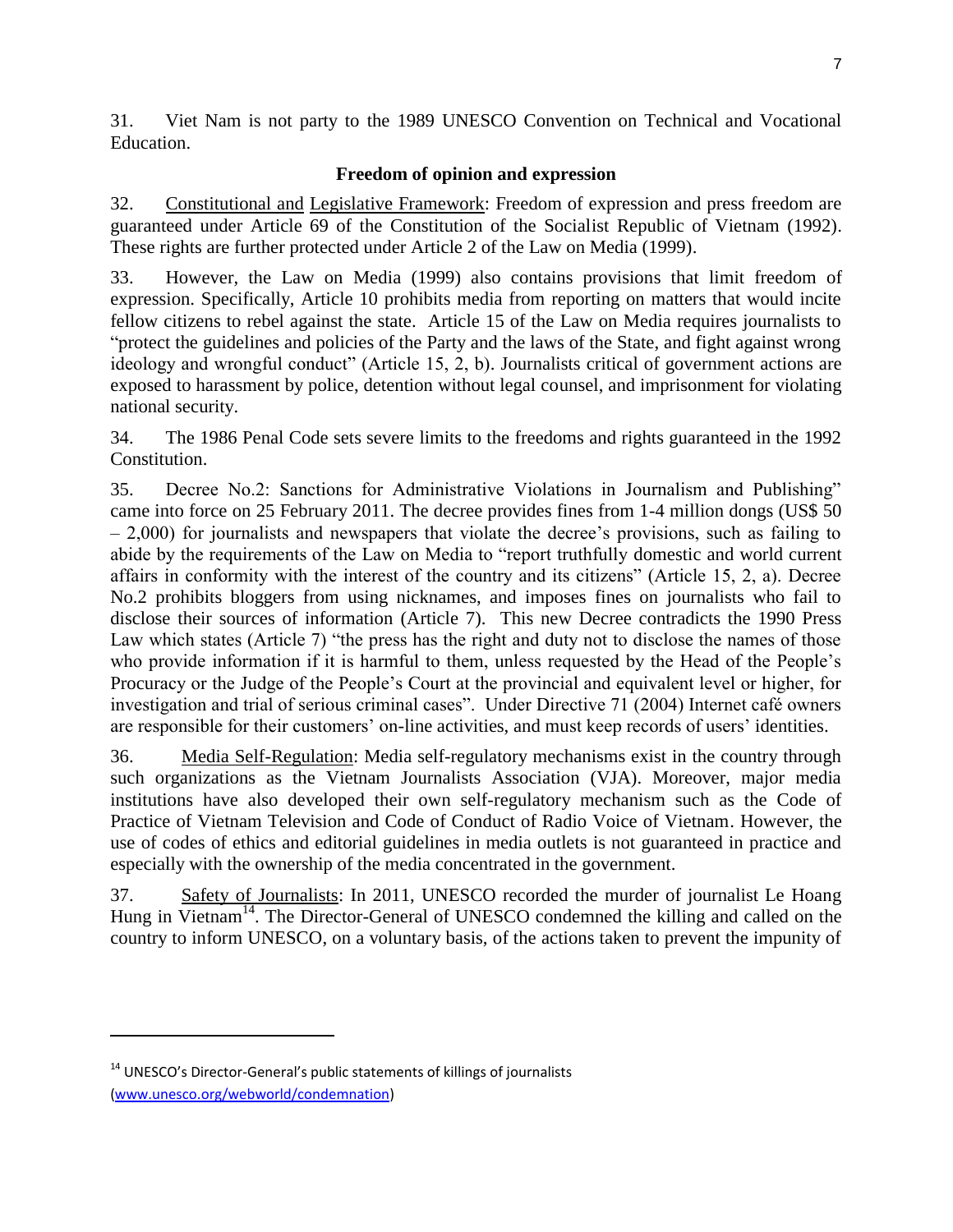the perpetrators and to notify the Director-General of the status of the judicial inquiries conducted on each of the killings condemned by  $UNESCO<sup>15</sup>$ .

#### **Right to development and environmental issues**

38. There are currently 5 Biosphere Reserves in Vietnam<sup>16</sup>, where sustainable development, conservation and cultural socio-economic activities in sylvo-forestry and fishery management systems can be tested, refined, demonstrated and implemented. In 2013, the Viet Nam component of the Asia-Pacific Regional Biosphere Reserves for Environmental and Economic Security Programme (BREES), funded through the UNESCO/Japan Funds-in-Trust, is implemented in the Red River Delta Biosphere Reserve. The project is a joint effort between the Continuing Education Department (CED) and the Department of Technology and Education Administrators (DTEA) under the Ministry of Education and Training, the Viet Nam National Man and Biosphere Programme Committee (MAB), FAO and UNESCO. It includes four training programmes: (i)Training of Community Learning Centre (CLC) facilitators on climate change and biodiversity conservation; (ii) delivery of a lesson plan developed by CLC facilitators to local community members; (iii) a three-day teacher training workshop to build teachers' capacities to enhance students' knowledge on key sustainability challenges; and (iv) orientation sessions with students on the process of developing their own projects to respond to climate change with practical activities in their schools and communities.<sup>1</sup>

#### **Cultural rights**

39. Institutional framework: The Law on Cultural Heritage, 2001, establishes a National Heritage Council under the Prime Minister, and a Cultural Heritage Department under the Ministry of Culture & Information.

40. Policy measures: Viet Nam has played a lead role in safeguarding its intangible heritage and was elected for a four-year term on the Intergovernmental Committee for the 2003 Convention for the Safeguarding of the Intangible Cultural Heritage. Two Vietnamese elements have been integrated into the Representative List of the Intangible Cultural Heritage, attesting to the country's rich intangible heritage and its relevance for the Vietnamese people. UNESCO has supported both policy and key pilot projects related to inventorying, language preservation, community cultural mapping and implementation of national safeguarding action plans for the above-mentioned intangible heritage elements. The World Heritage List has high visibility in Viet Nam, and UNESCO's expertise is frequently sought to support the sustainable management and preservation of its five World Heritage Sites. The Management Bodies of World Heritage

l

<sup>&</sup>lt;sup>15</sup> Decision on the Safety of Journalists and the Issue of Impunity. Adopted by the IPDC Intergovernmental Council at its 27<sup>th</sup> Session (available at

[http://www.unesco.org/new/fileadmin/MULTIMEDIA/HQ/CI/CI/pdf/ipdc2010\\_safety\\_decision\\_final.pdf\)](http://www.unesco.org/new/fileadmin/MULTIMEDIA/HQ/CI/CI/pdf/ipdc2010_safety_decision_final.pdf)

<sup>16</sup> [http://portal.unesco.org/science/en/ev.php-URL\\_ID=5792&URL\\_DO=DO\\_TOPIC&URL\\_SECTION=201.html.](http://portal.unesco.org/science/en/ev.php-URL_ID=5792&URL_DO=DO_TOPIC&URL_SECTION=201.html) 

<sup>17</sup> [http://www.unesco.org/new/en/natural-sciences/about-us/single](http://www.unesco.org/new/en/natural-sciences/about-us/single-view/news/moet_mab_fao_and_unesco_support_student_climate_change_and_biodiversity_conservation_initiatives_in_red_river_delta/)[view/news/moet\\_mab\\_fao\\_and\\_unesco\\_support\\_student\\_climate\\_change\\_and\\_biodiversity\\_conservation\\_initiati](http://www.unesco.org/new/en/natural-sciences/about-us/single-view/news/moet_mab_fao_and_unesco_support_student_climate_change_and_biodiversity_conservation_initiatives_in_red_river_delta/) ves in red river delta/.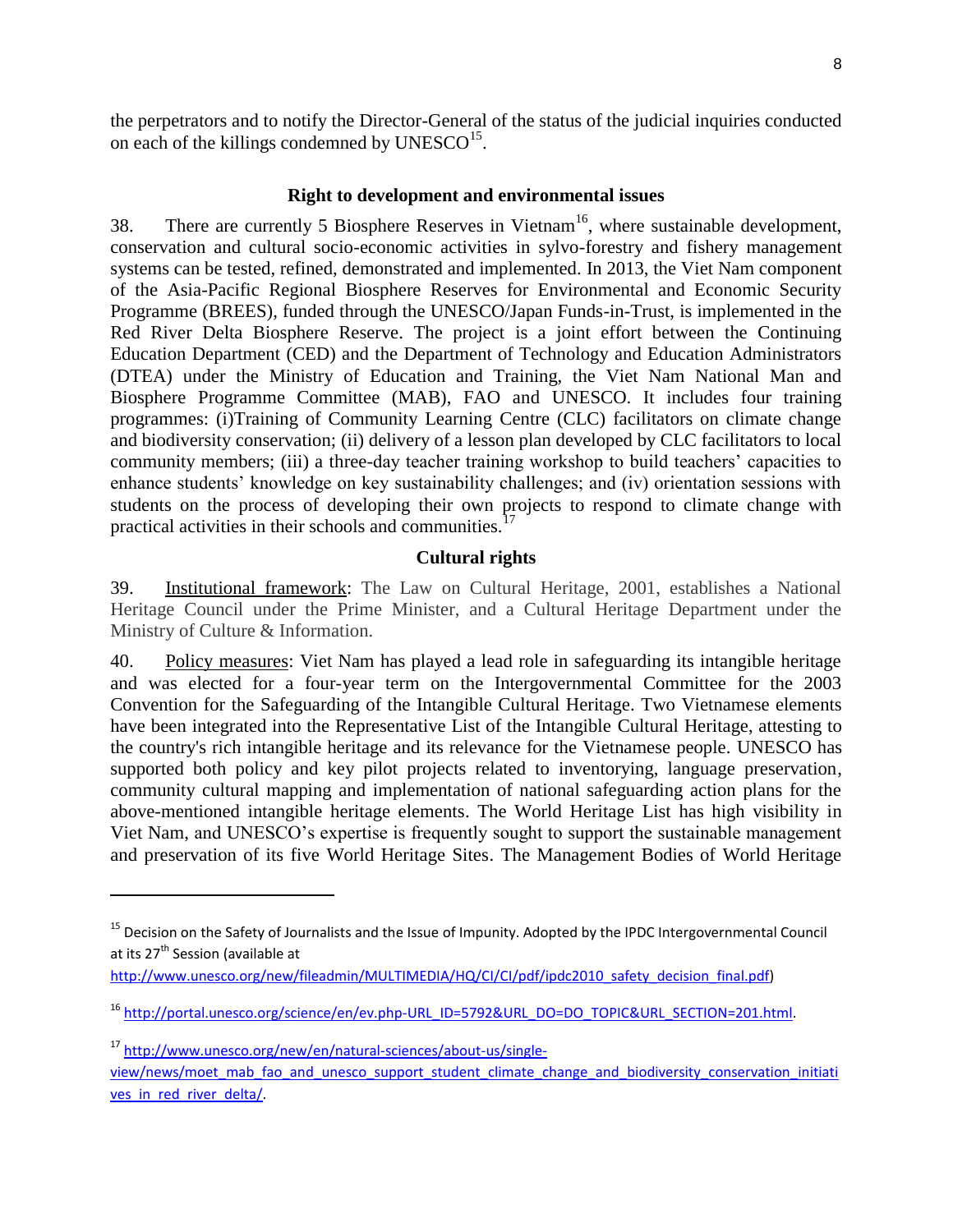Sites have gradually increased national capacities with support from UNESCO to ensure enhanced protection of theses properties. Viet Nam is experiencing rapid economic growth and significant increases in tourism, especially at World Heritage sites. The country therefore also faces increasing challenges in terms of sustainable tourism planning, balancing preservation and development, and controlling the rapid urban development in and around heritage sites<sup>18</sup>.

# **III. RECOMMENDATIONS**

#### **Right to education**

41. Viet Nam should be encouraged to ratify the 1960 UNESCO Convention against Discrimination in Education.

42. Viet Nam should be encouraged to submit state reports for the periodic consultations of UNESCO's education related standard-setting instruments.

43. Viet Nam could be encouraged to intensify its efforts to provide access to education especially in mountainous regions, ethnic minority areas and difficult areas.

44. Viet Nam could be encouraged to intensify its efforts to eliminate discrimination in education.

#### **Freedom of opinion and expression**

45. Viet Nam is encouraged to implement reforms to its laws and practices in line with international standards for press freedom and freedom of expression and bring to an end state censorship of newspapers and other media.

46. Viet Nam is encouraged to decriminalize defamation, and move towards incorporating it into the civil code in accordance with international standards.

47. Viet Nam is encouraged to establish an independent and transparent regulatory body responsible for promoting pluralist broadcasting media.

48. Viet Nam is encouraged to review the pending executive decree on internet services, which would make it illegal to maintain an anonymous identity online and would require foreign Internet companies to host their servers in Vietnam, and repeal existing laws and policies that restrict Internet freedom.

49. Viet Nam is encouraged to release imprisoned journalists and bloggers.

l

50. Viet Nam is encouraged to investigate the reported cases of attacks on journalists and to ensure that perpetrators are brought to justice.

51. Viet Nam must ensure that journalists and media workers are able to practice their profession in free and safe environment as part of their fundamental human rights.

<sup>&</sup>lt;sup>18</sup> UNESCO Country Programing document<http://unesdoc.unesco.org/images/0015/001546/154681E.pdf>